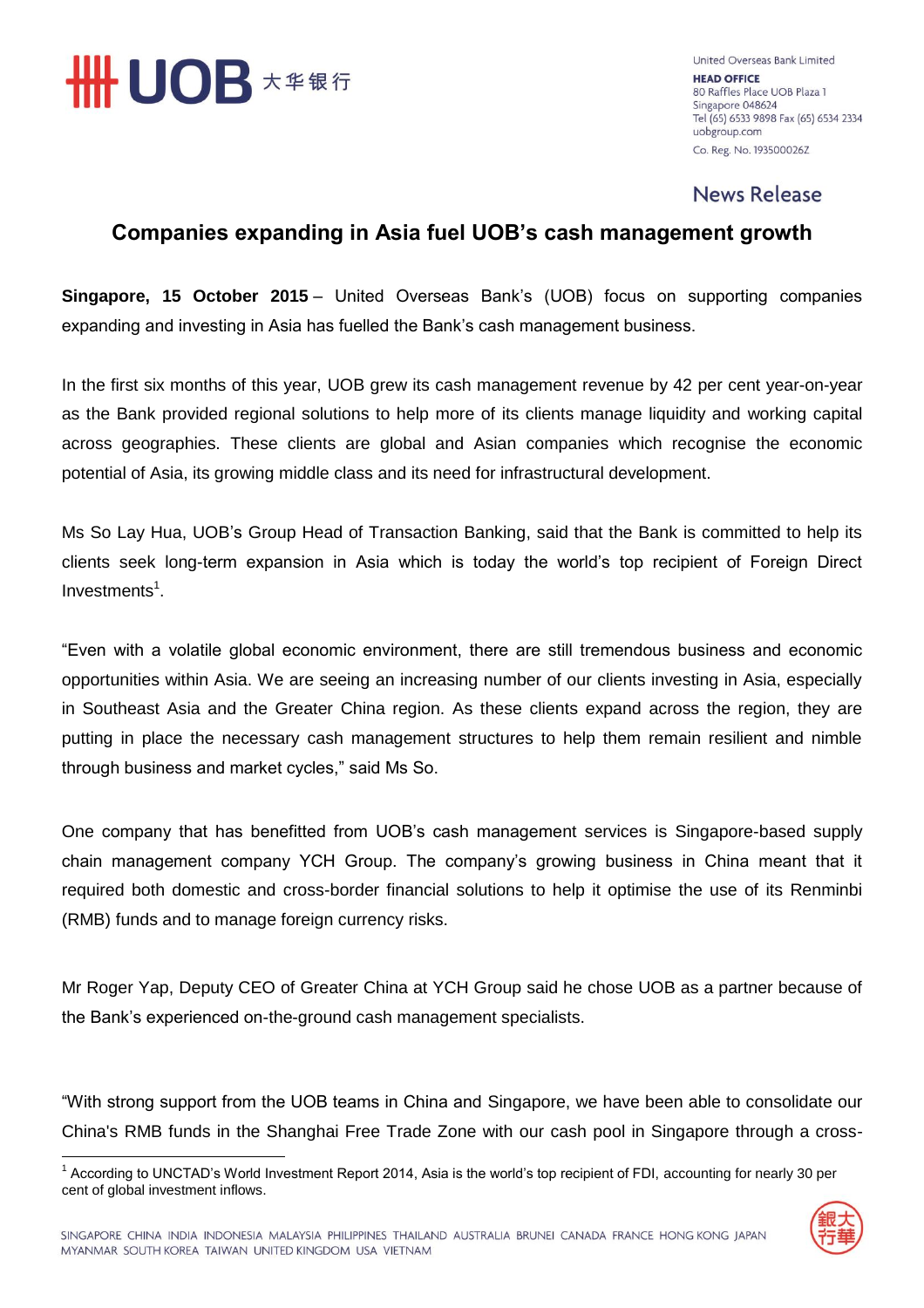

United Overseas Bank Limited **HEAD OFFICE** 80 Raffles Place UOB Plaza 1 Singapore 048624 Tel (65) 6533 9898 Fax (65) 6534 2334 uobgroup.com Co. Reg. No. 193500026Z

## **News Release**

border sweeping solution. This has helped us greatly in improving our cash management as well as reducing our onshore borrowing costs. We are now working with UOB to develop and to implement a regional cash management structure for all our markets across Asia, including Hong Kong, Indonesia and Malaysia."

In addition to Asian companies, UOB is also providing more cash management services to multinational companies with business interest in the region. One such company is an energy and commodities business which trades in more than 50 countries globally and across nine currencies. To enable it to use its working capital more effectively, UOB delivered a cash management solution to help it move funds seamlessly from one geographical region to another throughout the business day.

### **UOB invests in its award-winning cash management business**

To meet the increased demand for cash management services, UOB has expanded its team of cash management specialists across the region by more than 10 per cent this year. The Bank currently has a 300-strong team of bankers specialising in cash management and trade finance located across its network. In addition, UOB has also invested in a new internet banking service to give its clients a regional view of their liquidity and working capital positions anytime of the day.

UOB's focus on strengthening its cash management business has yielded industry recognition. The Bank received a strong vote of confidence from businesses in the 2015 Asiamoney Cash Management Poll<sup>2</sup>, winning a total of 28 awards in China (4), Malaysia (9), Singapore (8) and Thailand (7). These awards recognise UOB for providing outstanding domestic and cross-border cash management services. They include Best Foreign Cash Management Bank in China<sup>3</sup>, Best Foreign Cash Management Bank in Malaysia<sup>4</sup>, Best Local Cash Management Bank in Singapore<sup>5</sup> and Best Foreign Cash Management Bank in Thailand<sup>6</sup>.

- Ends -



 $\frac{1}{2}$ The Asiamoney Cash Management Poll is organised annually by the Hong Kong-based Asiamoney financial magazine. In its 25<sup>th</sup> year, the Poll seeks to recognise banks that offer the best cash management advice, services and solutions to their clients.<br><sup>3</sup> Fer amell and medium sized companies in China.

For small and medium-sized companies in China

<sup>4</sup> For small, medium and large-sized companies in Malaysia

<sup>&</sup>lt;sup>5</sup> For small, medium and large-sized companies in Singapore

<sup>6</sup> For medium-sized companies in Thailand